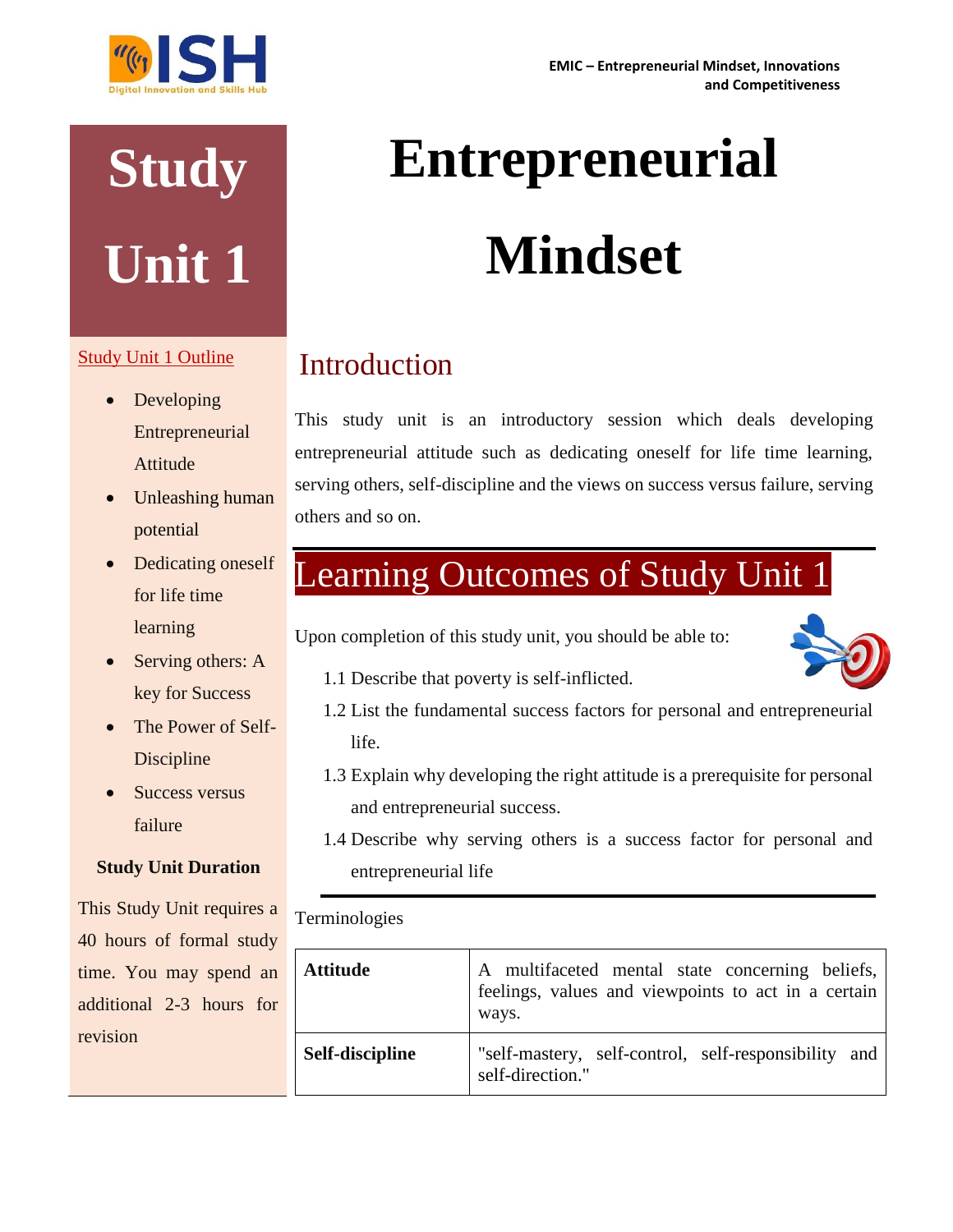

#### **Unleashing Human Potentials and Developing Entrepreneurial Mindset**

#### **1.1 Unleashing human Potential**

Despite all the personal differences (social, psychological, economic, genetic and so on) among individuals every person has the potential to win the life challenges of the 21st century and positively impact his/her environment. However, due to several factors the potential of individuals remains locked. Unleashing personal potential requires searching for the keys which help individuals to release their hidden capacity. Bringing change in attitude, courage to face failure, practicing self-discipline, dedicating oneself to lifelong learning and commitment to serving others are some strategies to unlock personal potentials. A brief discussion on each these key success factors for personal and entrepreneurial life is presented below.

#### 1.1.1 Developing Entrepreneurial Attitude

Overcoming personal burdens and poverty requires behavioral change. This change in personal behavior should come from inside to make one's life great. This change depends on having the right attitude. Our attitude determines the way we live since our attitude determines our behavior, and our behavior determines our action which leads to the way we live. The hard copy of our life is the result of the soft copy of our thinking and attitude. For personal and entrepreneurial success, the right attitude is the foundation. The balloon story which is presented in the following paragraph reveals the necessity of having a positive attitude for success in life. After reading the story please describe the moral of the story, on your note book, before proceeding to the next paragraph.

#### *The Balloon Story*

*Once up on a time there used to exist a shop owner. The man used to send very colorful Balloons to the air so that children can see the Balloons and buy him. Whenever this shop owner sends these color balloons to the air, there was one child who always wonders why he didn't send black balloons to the air. As a result, this child decides to ask the shop owner about his concern and went to the shop owner. He approached the shop owner and asked him as follows. "I have been observing your balloons and I found that you don't release black balloons to the air and I wondered why you do this; is it because black balloons don't fly as the other balloons?" The shop*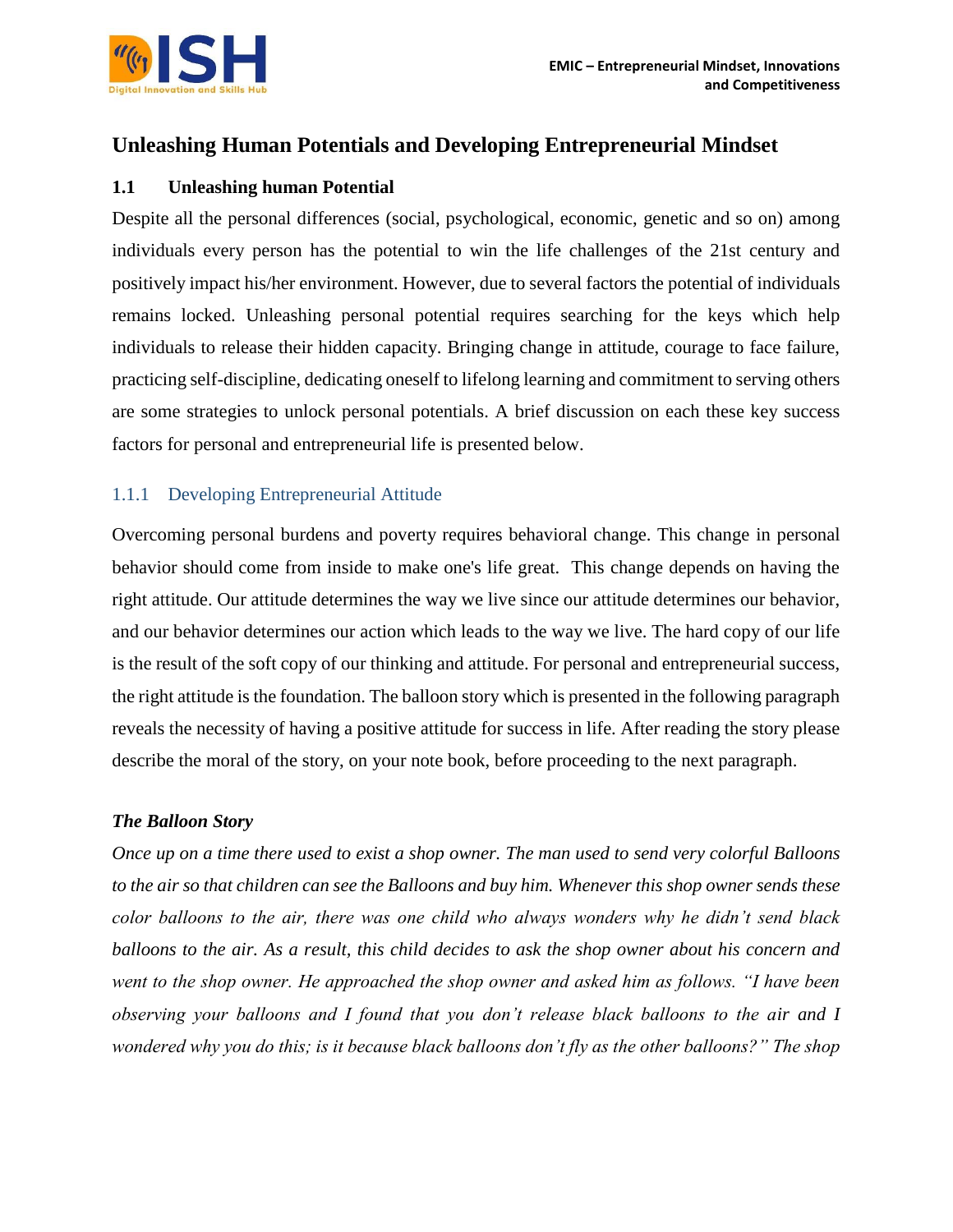

*owner wondering at the curiosity of the boy told him "Son you see these balloons are not flying on air because of their colors they are flying because of the air filled in the balloons."*

Success/failure is not a matter of your family background, color or sex or something else but it is a matter of unleashing your hidden potential. What is the poor man's mentality and who should care about the poor person? It should not be the concern of local administrators, heads of local institutions such as local associations' representatives, whether they are poor or somehow better than others in the society. Have you ever been in a large market? What do you observe in that large market area? In the market, there are some people who can do so many things, conducting their business, while others are begging. They are in the same environment but their choice is different, which depends on their attitude. Nobody gives us poverty, and the inadequate life we live. It is our choice, and we can change it and we can change the lives of many others if we change our attitude and if we apply entrepreneurial characteristics. Then, when is the time for change? Watch the video about the rebirth of an Eagle and describe the moral of the story, on your note book, before proceeding to read the next paragraphs.

The story of an eagle is an amazing story that proclaims rebirth is possible if someone is prepared for scarification. If one is willing to change miracles will happen in his/her life. Therefore, you should always look for the outcome and enjoy the process. If one loses hope it means he/she starts dying. So, one should always be hopeful and dare to change every time. But, what is holding people from changing, holding them like a car's brake which holds the car from moving? Can you, please, list at least ten (10) brakes that have held you for years to move on? List the factors in your note book.

In many situations, the following are the factors which are holding you back from changing: reluctance to take calculated risks; lack of perseverance; immediate satisfaction; being disorganized; search for shortcuts; selfishness and greediness; lack of self-confidence; poor understanding of nature's laws; poor motivation to plan and organize; lack of internal locus of control that is not taking personal responsibility. Entrepreneurs face the above factors and are change makers through the process of entrepreneurship. They are able to take action and have the courage to commit and persevere through all of the challenges and failures to achieve their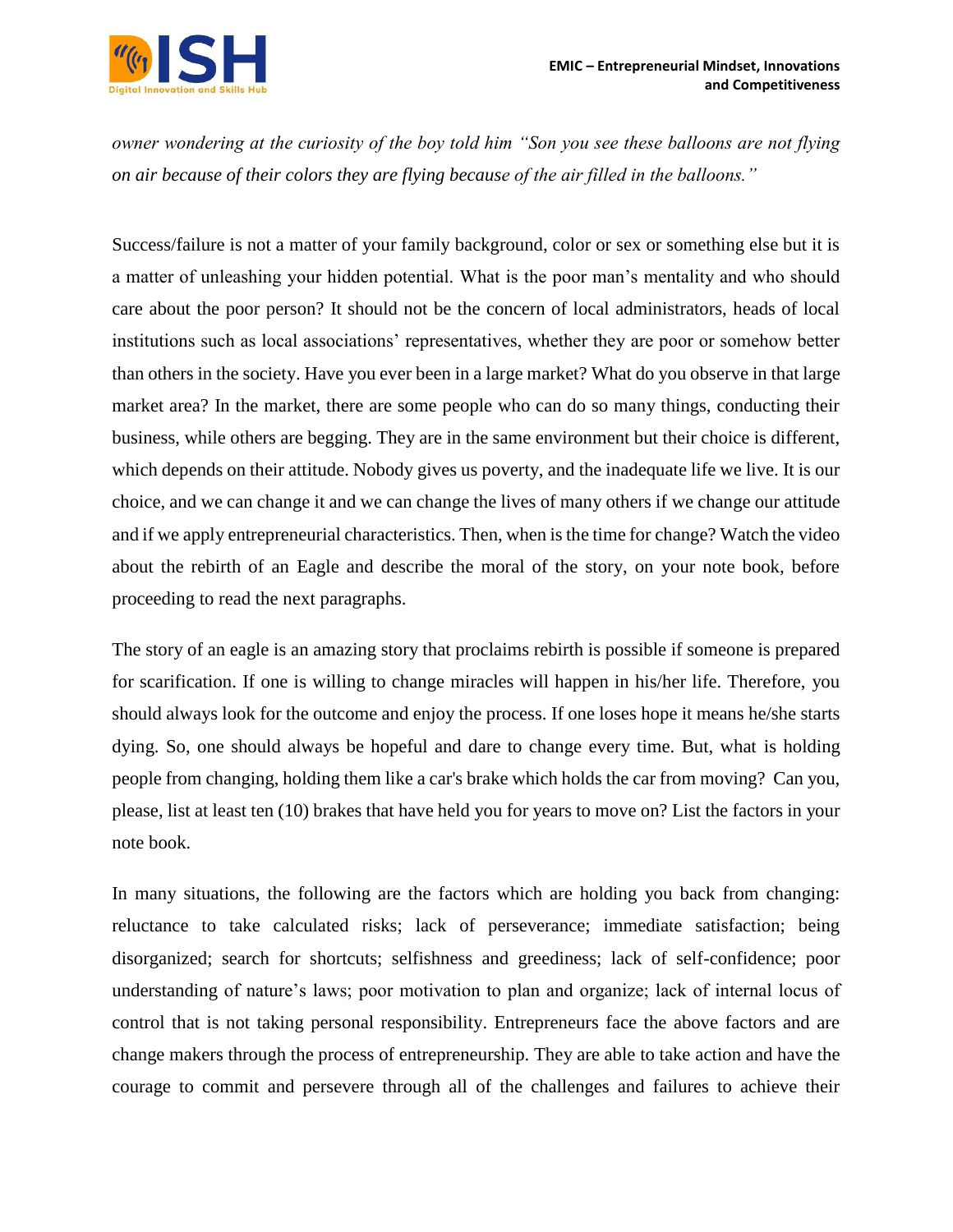

objectives. They have the capability and enthusiasm to establish and administer a business enterprise by assuming associated risks to make a profit by filling the gap or solving the problems. Entrepreneurs have a clear vision, they begin with the end in mind, like the construction of the building starts with its design (architectural and others). Entrepreneurs change their attitudes and apply the success competencies approved worldwide regardless of where they live, background and other elements. Detailed discussion about the personal entrepreneurial competencies of successful entrepreneurs will be presented in chapter two.

#### **1.1.2 Views on Success/Failure**

Considering the possibility of failure in the course of personal and business life is a critical factor for long lasting success. The greatest obstacle for success in adults' life is the fear for failure. Doing something and failing is not a failure. If you tried something and did not succeed to achieve your expected returns you have learned from your experience why it did not work out. In your second trial you will not repeat the previous mistakes and your chances of success increases in your second trial. Thus, true failure is not doing anything at all. It is not failure itself that holds people back from success rather it is the fear of failure which limits you from trying something that may lead into a big success. Resilience and determination competencies are being developed from trying and failing. The founder of IBM was once asked by a young journalist, how he could be more successful faster. He replied with these astonishing words, "If you want to be successful faster, you must double your rate of failure. Success lies on the far side of failure."

However, this does not mean that self-made millionaires are gamblers. It is to mean that they set clear goals and take calculated risks in the course achieving greater rewards. One of the most important factor showing your readiness to be successful in business is your attitude towards taking deliberately calculated risks. In case you encountered a risky situation, ask yourself the following question, "What is the worst possible thing that could happen if I go ahead?" But, in reality, most people fail to face failure (loss). Most people want to avoid a mistake and the best way to avoid a mistake/failure is not doing anything at all because you do nothing you will have no chance to make a mistake. However, self-made millionaires are persons who intentionally counter this fear and take action anyhow. Ralph Waldo Emerson wrote, "Make a habit throughout your life of doing the things you fear. If you do the thing you fear, the death of fear is certain."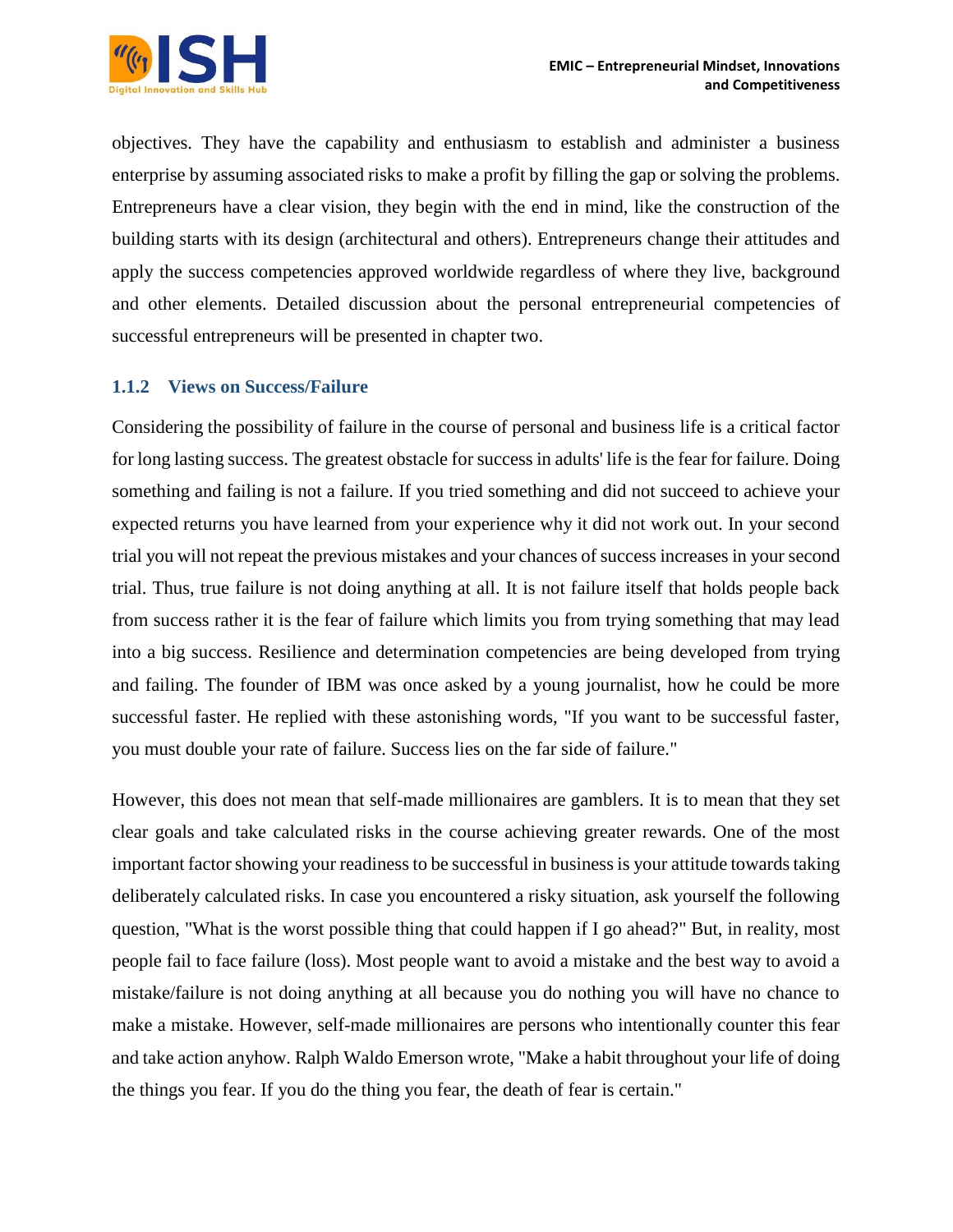

Once you do something fearlessly, you will a chance to unleash your hidden potentials which will aid you to increase your rate of accomplishments. Each act of your daring amplifies your courage and competence for the future. Any time you take action in a forward move, in uncertain situation, your worries diminish and your courage and self-confidence will be enhanced. This ultimately leads to a point where you are afraid of nothing.

#### 1.1.1 The power of self-discipline

Practicing self-discipline in all things pays off a lot for success in personal and business life. One of the most vital personal qualities to become self-made millionaire is being self-disciplined. Success is likely to be guaranteed if you control yourself in terms of what you have to do, when you have to do it and how you have to do it. Your ability to delaying gratification in the short term and focusing on your long term goals enables you to be a self-made millionaire. What guarantees you to achieve your long term goals is your ability to control yourself, day in day out, and with every single expenditure monitored, to accomplish only those things which are relevant for achieving your vision.

Self-discipline refers to self-responsibility, self-direction, self-mastery, and self-control. Successful people have the habit of doing things that failures don't dare to do it. In reality, there are common things that both the failures and the successful people don't want to do it. The successful people are those who dare do things that have a direct link in achieving their goals though they don't like to do it. They realize that they must pay a price in order to achieve their dream. Successful persons perform the things that are hard and important for goal achievement. However, failures are those who avoid to get out of their comfort zone by doing things which they don't like despite its contribution to achieve their desire. Unsuccessful persons perform things that are stress relieving. Further, they prefer to do the things which are amusing and simple and which give immediate satisfaction.

Every practice of your self-discipline helps you to strengthen other behaviors as well. For example, the moment you act self-discipline, your self-esteem also increases; meaning you like and respect yourself more and more. Moreover, the more you practice self-discipline little by little, the more you become capable of practices great disciplines. It is necessary to consider that life is full of challenges. In every moment of your life, you are taking a test of self-discipline. The test is to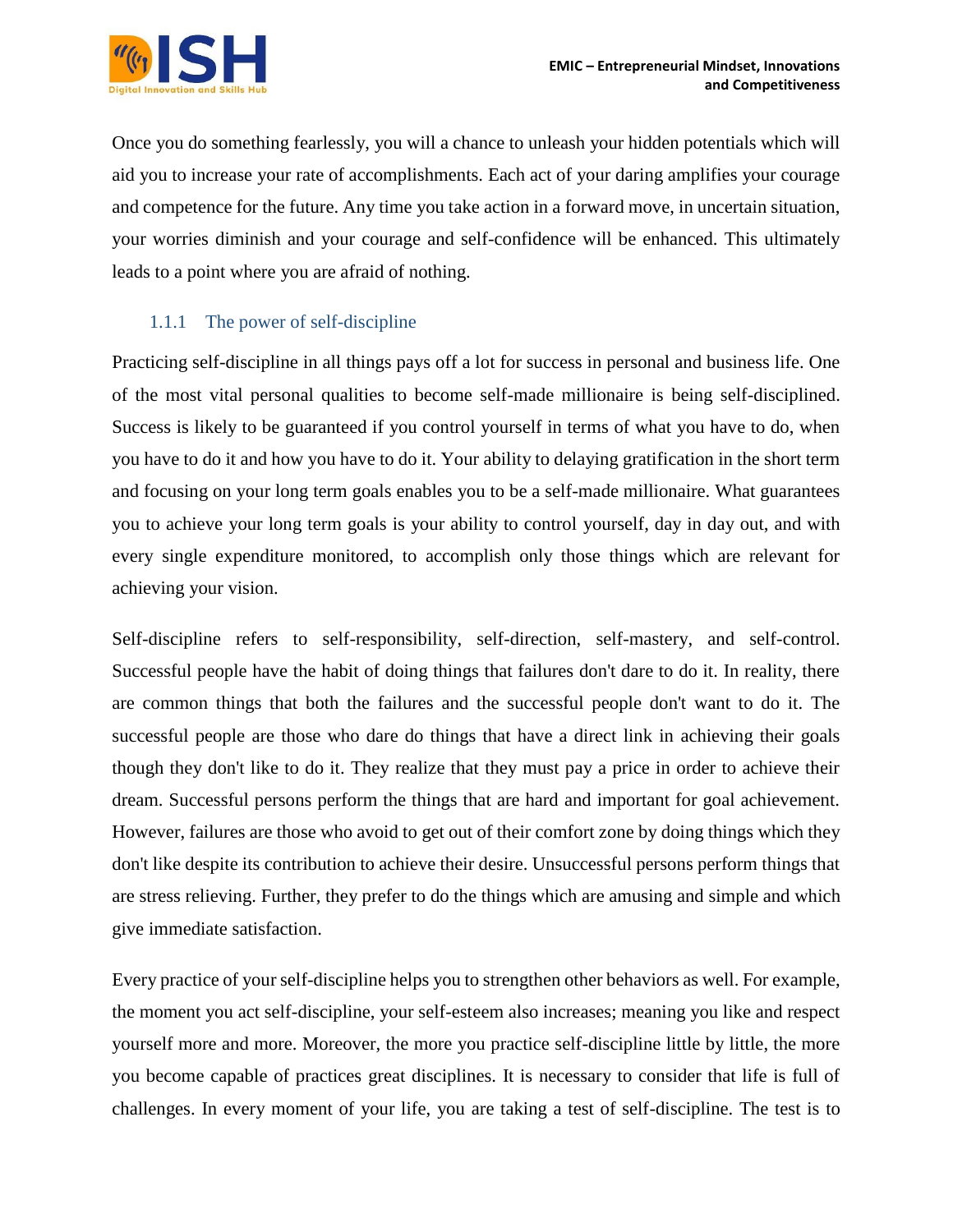make sure that you manage yourself to do things that are very important and to persist until they are complete. Besides, the test is whether or not you remained focused on what you would like to achieve and your destination instead of concentrating about things you don't want or your previous problems. When you pass the challenge, you shift to the next level and as long as you keep passing the challenges, you keep moving forward and upward in your life.

#### 1.1.2 Dedicating oneself to lifetime learning

Dedicating oneself to lifelong learning is another secret for success in life. Every person has the potential to develop oneself for the rest of his/her life. Thus, you are smarter than you think you are. You can solve every problem, you can overcome every hurdle and you can achieve every goal that you want achieve through applying your mind to your situation and unleashing your potential. Nevertheless, your mind is like your body muscle. Your mind develops only when you use it. When you want to get your body muscles become strong you have to do muscle building physical exercise on a progressive way. Similarly, your mental muscles should be strained with works to build your mind. Fortunately, you learn progressively meaning the more you discover, the more you can learn. This is similar like playing sport, when you play a specific sport frequently and progressively you become better at playing that sport. Hence, the more you commit yourself to life-long learning, the easier and quicker it is for you to learn exponentially. Continuous learning is a key so as to deal with the challenges of the 21st century. The dynamics in this century is very fast and you need to update through constant learning. Therefore, life time-learning is one of the basic requirement in any sphere of life. Making a decision to become a life-time learner now payoff to be successful in the rest of your life.

There are many ways for life-long learning. Reading books and articles in your filed is one of the common ways. Reading in your field for at least an hour every day contributes in your learning. As said earlier exercise builds your body and reading nurtures your mind. If you read for an hour every day, you can finish reading a book in a week. This means you can read at least 50 books every year and 500 books in 10 years. In doing so, you will become a smart, capable and high earning person in your field of work.

Another method for lifelong learning is to listen to audio programs. Audio learning is often called the "greatest breakthrough in education since the invention of the printing press." Further, taking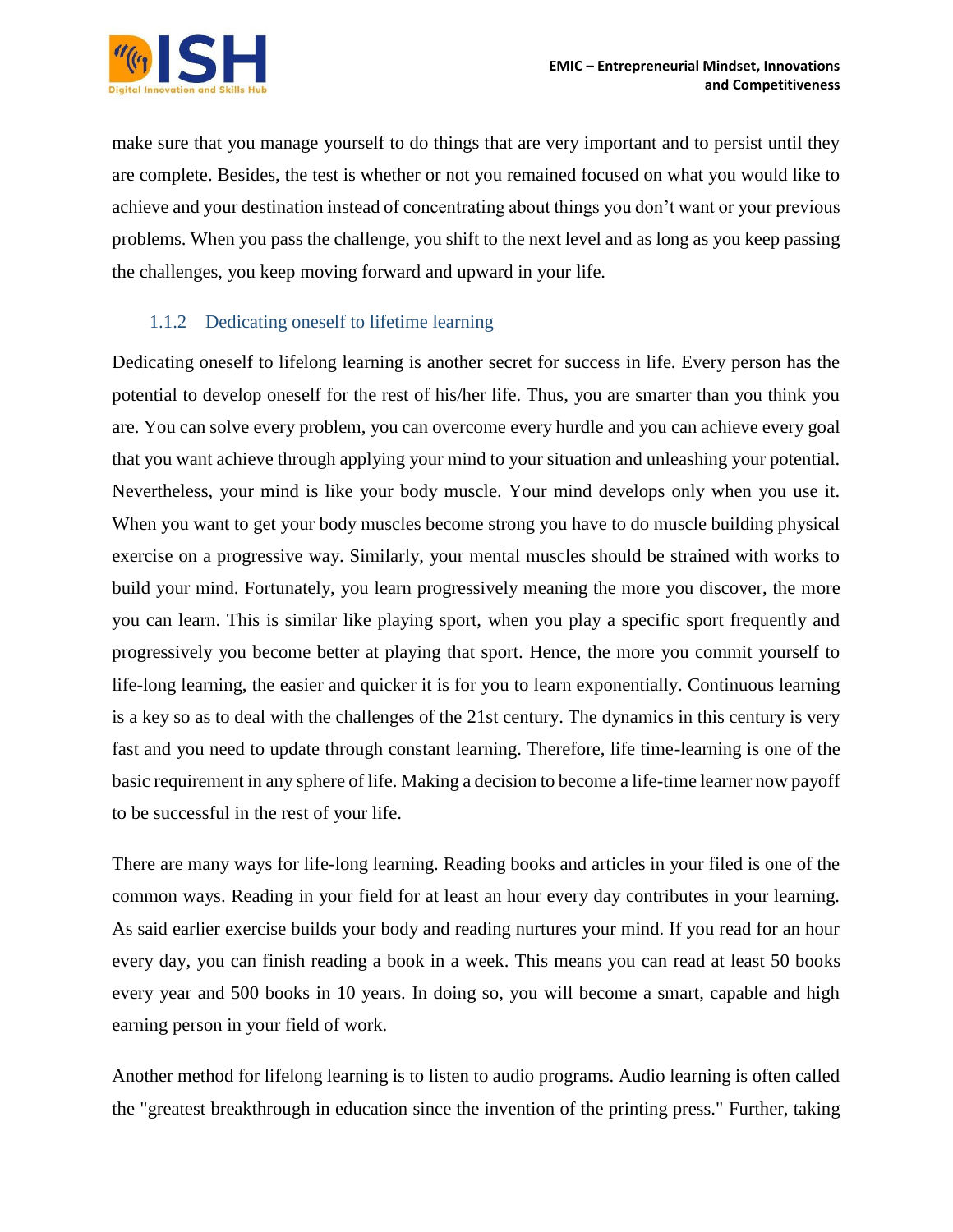

courses, attending seminars and conferences in your field is also a means for lifelong learning. Using combination of the above mentioned ways of lifelong learning enable you to save hundreds of hours and thousands of money, and many years of hard work.

#### 1.1.3 Serving others

Another secret for personal and business success is devoting oneself to serving other people. There is a direct proportion between serving others and personal rewards. Most self-made entrepreneurs have a passion with customer service. They put their customers as a centerpiece for every entrepreneurial decision all the time. They constantly look for cheaper, better and faster ways to serve their customers compared to their competitors. Here is the question that you need to ask and answer, every day: "What can I do to increase the value of my service to my customers today?" Successful entrepreneurs are unsatisfied people for a good. The continuously look for ways to improve what they do so as to exceed customers' expectation. A miniature improvement in the manner you serve your customers can be a major reason for your business success.

#### **Self-Review Questions**

- 1. Explain the link between change in attitude and success in entrepreneurial life?
- 2. If you want to change your life for a better when is the appropriate time? Why?
- 3. Describe at least three key strategies to unleash human potential and bring change in your life?